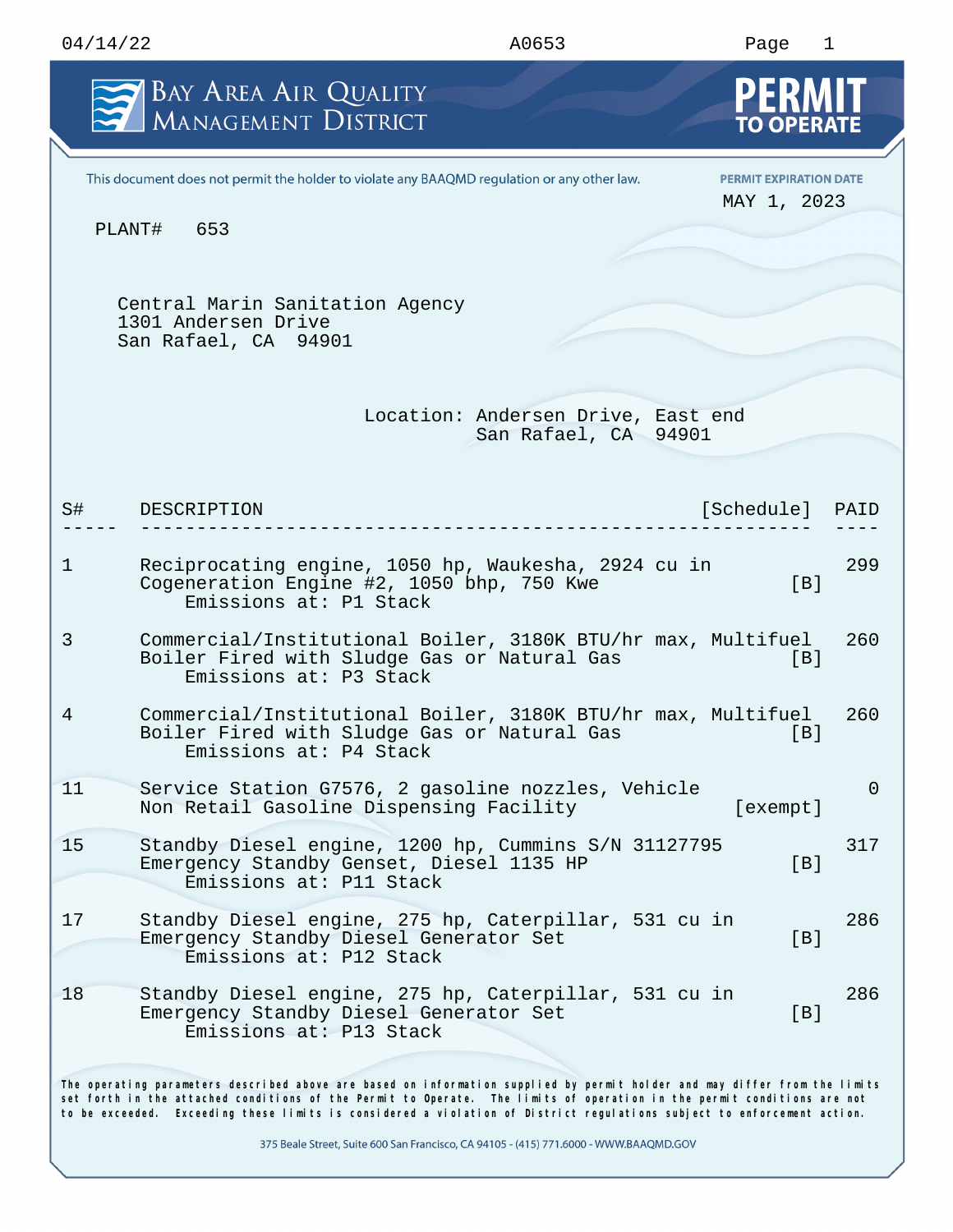|     | BAY AREA AIR QUALITY<br>MANAGEMENT DISTRICT                                                                                                                                                                                | <b>TO OPERATE</b>                            |      |
|-----|----------------------------------------------------------------------------------------------------------------------------------------------------------------------------------------------------------------------------|----------------------------------------------|------|
|     | This document does not permit the holder to violate any BAAQMD regulation or any other law.                                                                                                                                | <b>PERMIT EXPIRATION DATE</b><br>MAY 1, 2023 |      |
|     | PLANT# 653                                                                                                                                                                                                                 |                                              |      |
| S#  | DESCRIPTION                                                                                                                                                                                                                | [Schedule]                                   | PAID |
| 19  | Standby Diesel engine, 275 hp, Caterpillar, 531 cu in<br>Emergency Standby Diesel Generator Set<br>Emissions at: P14 Stack                                                                                                 | [B]                                          | 286  |
| 20  | Standby Diesel engine, 275 hp, Caterpillar, 531 cu in<br>Emergency Standby Diesel Generator Set<br>Emissions at: P15 Stack                                                                                                 | [B]                                          | 286  |
| 21  | Standby Diesel engine, 275 hp, EPA# 6CPXL08.8ESK<br>Emergency Standby Diesel Generator Set<br>Emissions at: P21 Stack                                                                                                      | [B]                                          | 286  |
| 100 | CHEM> Sewage, Wastewater treatment plant, Municipal sewage<br>Municipal Wastewater Treatment Plant                                                                                                                         | [F]                                          | 565  |
| 110 | CHEM> Sewage, Preliminary treatment, Municipal sewage<br>Preliminary Treatment<br>Abated by: A2 Packed Bed Scrubber<br>A4 Packed Bed Scrubber<br>A5 Packed Bed Scrubber<br>Emissions at: P7 Stack<br>P9 Stack<br>P10 Stack | [G1]                                         | 2866 |
| 120 | CHEM> Sewage, Primary treatment, Municipal sewage<br>Primary Treatment                                                                                                                                                     | [G1]                                         | 2866 |
| 130 | CHEM> Sewage, Secondary treatment, Municipal sewage<br>Secondary Treatment<br>Abated by:<br>A3 Packed Bed Scrubber<br>A4 Packed Bed Scrubber<br>Emissions at: P8 Stack<br>P9 Stack                                         | [F]                                          | 514  |
| 140 | CHEM> Sewage, Secondary clarifiers, Municipal sewage<br>Secondary Clarifiers                                                                                                                                               | [F]                                          | 514  |
| 150 | CHEM> Sewage, Disinfection, Municipal sewage<br>Disinfection Plant                                                                                                                                                         | [F]                                          | 514  |
|     |                                                                                                                                                                                                                            |                                              |      |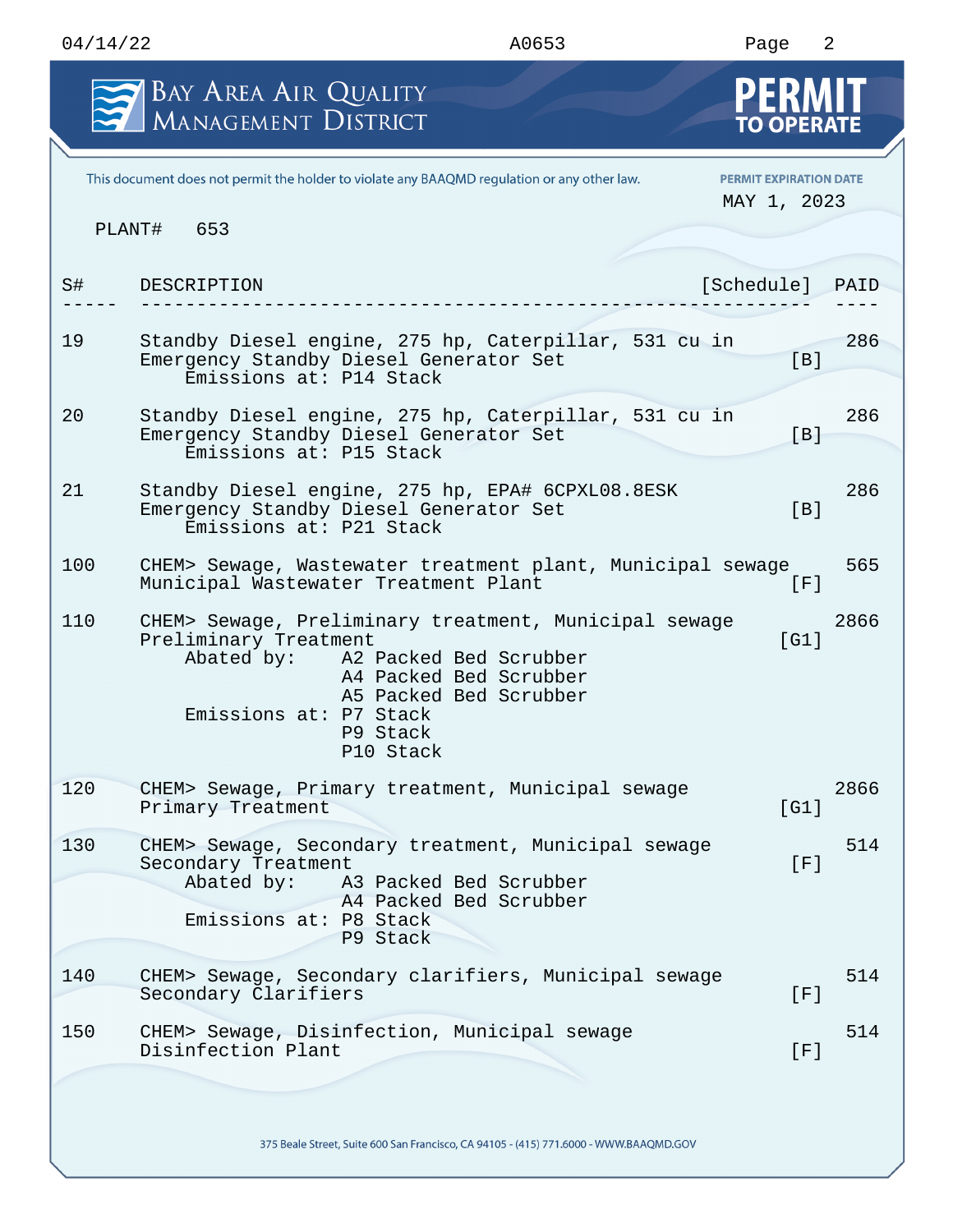|     | <b>BAY AREA AIR QUALITY</b><br>MANAGEMENT DISTRICT                                                                                                                               | PERM<br><b>TO OPERATE</b>                    |      |
|-----|----------------------------------------------------------------------------------------------------------------------------------------------------------------------------------|----------------------------------------------|------|
|     | This document does not permit the holder to violate any BAAQMD regulation or any other law.                                                                                      | <b>PERMIT EXPIRATION DATE</b><br>MAY 1, 2023 |      |
|     | PLANT# 653                                                                                                                                                                       |                                              |      |
| S#  | DESCRIPTION                                                                                                                                                                      | [Schedule]                                   | PAID |
| 160 | CHEM> Sewage, Sludge handling processes, Municipal sewage<br>Sludge Handling<br>Abated by: A5 Packed Bed Scrubber<br>Emissions at: P10 Stack                                     | [G1]                                         | 2866 |
| 161 | Misc MISC, Food waste, 1 tons/hr max<br>Fats, Oils, Grease(FOG) & Food Waste Receiving Station<br>Abated by: A7 Adsorption, Activated Carbon/Charcoal<br>Emissions at: P22 Stack | [F]                                          | 514  |
| 170 | CHEM> Sewage, Digesters, Municipal sewage<br>Anaerobic Digesters<br>Abated by: A6 Packed Bed Scrubber                                                                            | [G1]                                         | 2866 |
| A25 | Industrial Flare - Other (not refinery), 5760K BTU/hr max<br>Digester Gas Flare (formerly known as S-6)<br>Emissions at: P6 Stack                                                | [exempt]                                     | 0    |
| A24 | Industrial Flare - Other (not refinery), 5760K BTU/hr max<br>Digester Gas Flare (formerly known as S-5)<br>Emissions at: P5 Stack                                                | [exempt]                                     | 0    |
|     | 18 Permitted Sources, 3 Exempt Sources                                                                                                                                           |                                              |      |
|     | See attached Permit Conditions ***<br>$***$                                                                                                                                      |                                              |      |
|     |                                                                                                                                                                                  |                                              |      |
|     |                                                                                                                                                                                  |                                              |      |
|     | 375 Beale Street, Suite 600 San Francisco, CA 94105 - (415) 771.6000 - WWW.BAAQMD.GOV                                                                                            |                                              |      |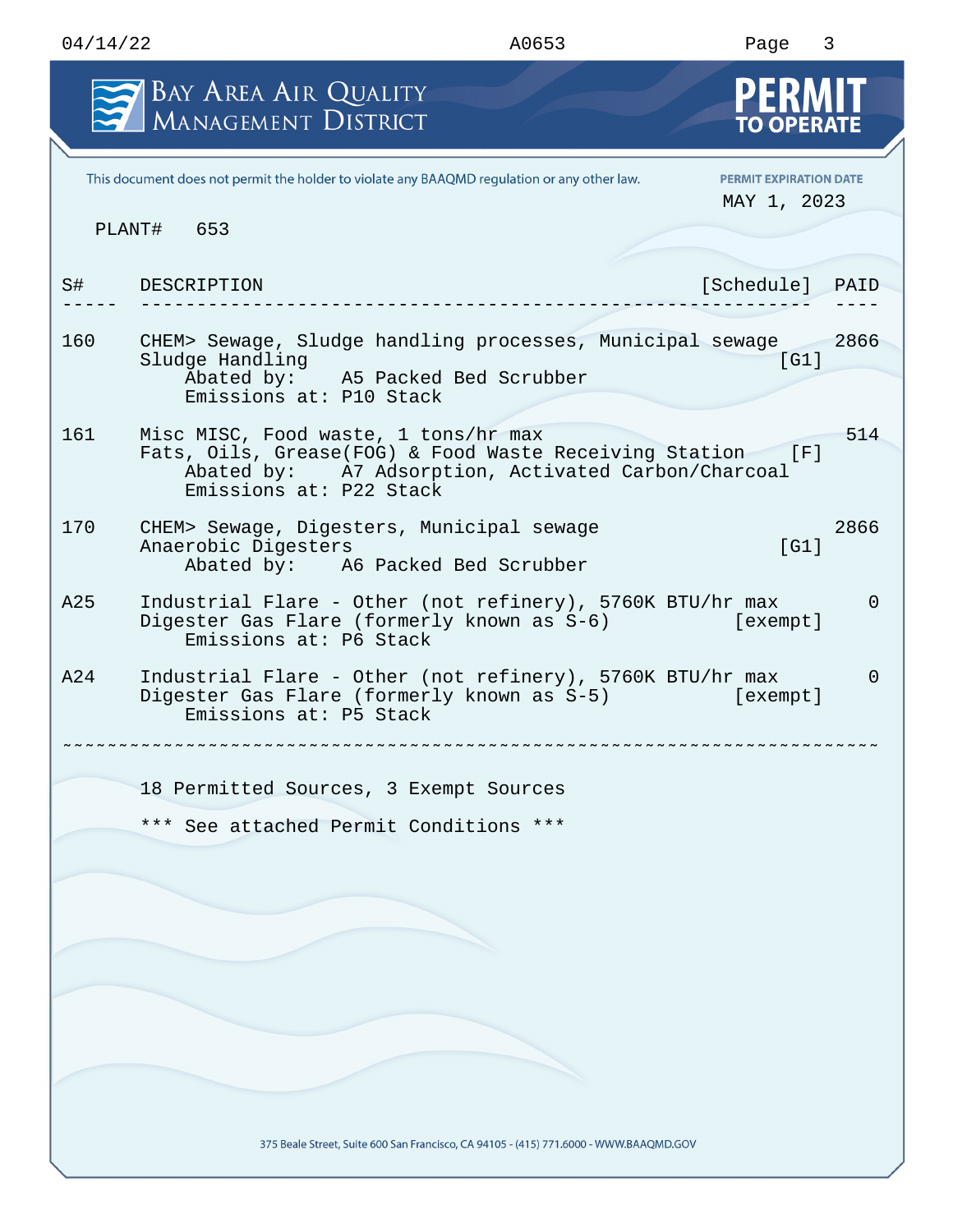| 04/14/22<br>the contract of the contract of the contract of the contract of the contract of the contract of the contract of | A0653<br>. | Paqe<br>Λ |
|-----------------------------------------------------------------------------------------------------------------------------|------------|-----------|
|                                                                                                                             |            |           |

|                                            | BAY AREA AIR QUALITY<br>MANAGEMENT DISTRICT                                                                                                                                                                                                                                                                                                                                      | <b>TO OPERATE</b>             |
|--------------------------------------------|----------------------------------------------------------------------------------------------------------------------------------------------------------------------------------------------------------------------------------------------------------------------------------------------------------------------------------------------------------------------------------|-------------------------------|
|                                            | This document does not permit the holder to violate any BAAQMD regulation or any other law.                                                                                                                                                                                                                                                                                      | <b>PERMIT EXPIRATION DATE</b> |
| Plant# 653                                 | *** PERMIT CONDITIONS ***                                                                                                                                                                                                                                                                                                                                                        | MAY 1, 2023                   |
|                                            |                                                                                                                                                                                                                                                                                                                                                                                  |                               |
| Source#                                    | Subject to Condition Numbers                                                                                                                                                                                                                                                                                                                                                     |                               |
| $\mathbf{1}$<br>11<br>15<br>17<br>18<br>19 | 20461<br>14098, 20666, 23117<br>22820<br>22850<br>22850<br>22850                                                                                                                                                                                                                                                                                                                 |                               |
| 20<br>21<br>120<br>150<br>161<br>170       | 22850<br>22850<br>23455<br>23455<br>26136<br>26098                                                                                                                                                                                                                                                                                                                               |                               |
|                                            | The operating parameters described above are based on information supplied by permit holder and may differ from the limits<br>set forth in the attached conditions of the Permit to Operate. The limits of operation in the permit conditions are not to<br>be exceeded. Exceeding these limits is considered a violation of District regulations subject to enforcement action. |                               |
|                                            |                                                                                                                                                                                                                                                                                                                                                                                  |                               |
|                                            |                                                                                                                                                                                                                                                                                                                                                                                  |                               |
|                                            |                                                                                                                                                                                                                                                                                                                                                                                  |                               |
|                                            |                                                                                                                                                                                                                                                                                                                                                                                  |                               |
|                                            |                                                                                                                                                                                                                                                                                                                                                                                  |                               |
|                                            | 375 Beale Street, Suite 600 San Francisco, CA 94105 - (415) 771.6000 - WWW.BAAQMD.GOV                                                                                                                                                                                                                                                                                            |                               |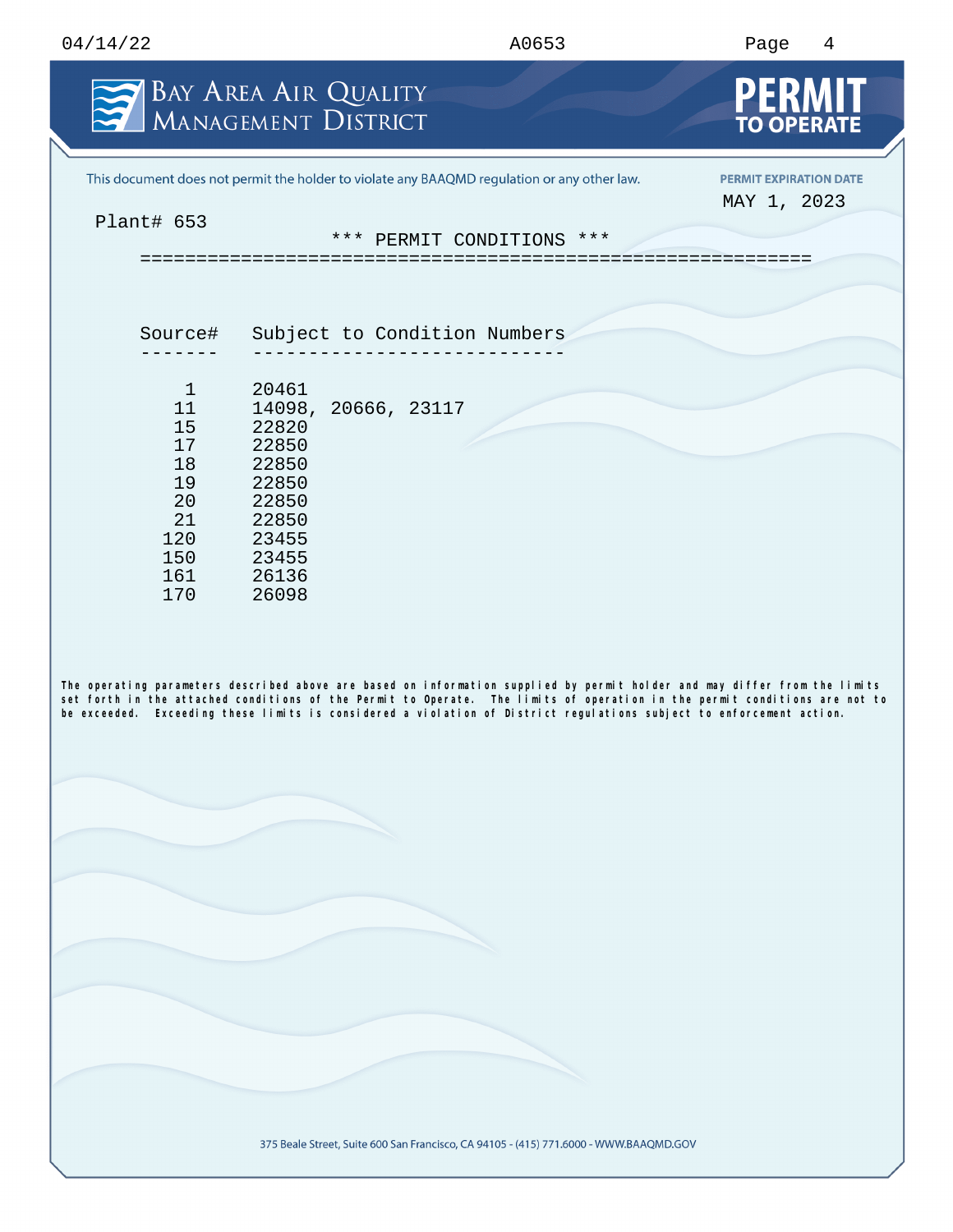| BAY AREA AIR QUALITY<br>MANAGEMENT DISTRICT                  |                                                                                                                                            | PERM<br><b>TO OPERATE</b>                    |
|--------------------------------------------------------------|--------------------------------------------------------------------------------------------------------------------------------------------|----------------------------------------------|
|                                                              | This document does not permit the holder to violate any BAAQMD regulation or any other law.                                                | <b>PERMIT EXPIRATION DATE</b><br>MAY 1, 2023 |
| Plant# 653                                                   | *** PERMIT CONDITIONS ***                                                                                                                  |                                              |
| COND# 14098 applies to $S#$ 11                               |                                                                                                                                            |                                              |
| in any consecutive 12 month period.                          | Pursuant to BAAQMD Toxic Section Policy, this facility's<br>annual gasoline throughput shall not exceed 940,000 gallons                    |                                              |
| COND# 20461 applies to $St$ 1                                |                                                                                                                                            |                                              |
| $S-1$                                                        | Cogeneration Engine #2, Natural Gas or Digester<br>Gas Fired, 1050 bhp, 750 Kwe, Waukesha VGF48GLD                                         |                                              |
| 1.                                                           | This engine shall be fired on digester gas or<br>natural gas only. (Basis: Cumulative Increase)                                            |                                              |
| 2.                                                           | Thermal Capacity Limitation: Total thermal<br>input shall not exceed 84,184 MM Btu in any<br>12 month period. (Basis: Cumulative Increase) |                                              |
| 3.<br>the following levels.                                  | NOx emissions, calculated as NO2, shall not exceed<br>(Basis: BACT, Cumulative Increase)                                                   |                                              |
|                                                              | a. Natural Gas Combustion: 1.0 q/hp-hr.                                                                                                    |                                              |
|                                                              | b. Digester Gas Combustion: 1.25 g/hp-hr.                                                                                                  |                                              |
| CO emissions shall not exceed<br>4.<br>the following levels. | (Basis: BACT, Cumulative Increase)                                                                                                         |                                              |
|                                                              | a. Natural Gas Combustion: 2.75 q/hp-hr.                                                                                                   |                                              |
|                                                              | b. Digester Gas Combustion: 2.65 g/hp-hr.                                                                                                  |                                              |
| 5.<br>exceed 1.0 g/hp-hr.                                    | NMHC emissions, calculated as methane, shall not<br>(Basis: BACT, Cumulative Increase)                                                     |                                              |
| б.<br>(Basis: BACT)                                          | SO2 emissions shall not exceed 0.3 g/hp-hr.                                                                                                |                                              |
| 7.                                                           | District approved flowmeters shall be installed on<br>this engine to measure the respective digester gas                                   |                                              |
|                                                              | 375 Beale Street, Suite 600 San Francisco, CA 94105 - (415) 771.6000 - WWW.BAAQMD.GOV                                                      |                                              |

04/14/22 A0653 Page 5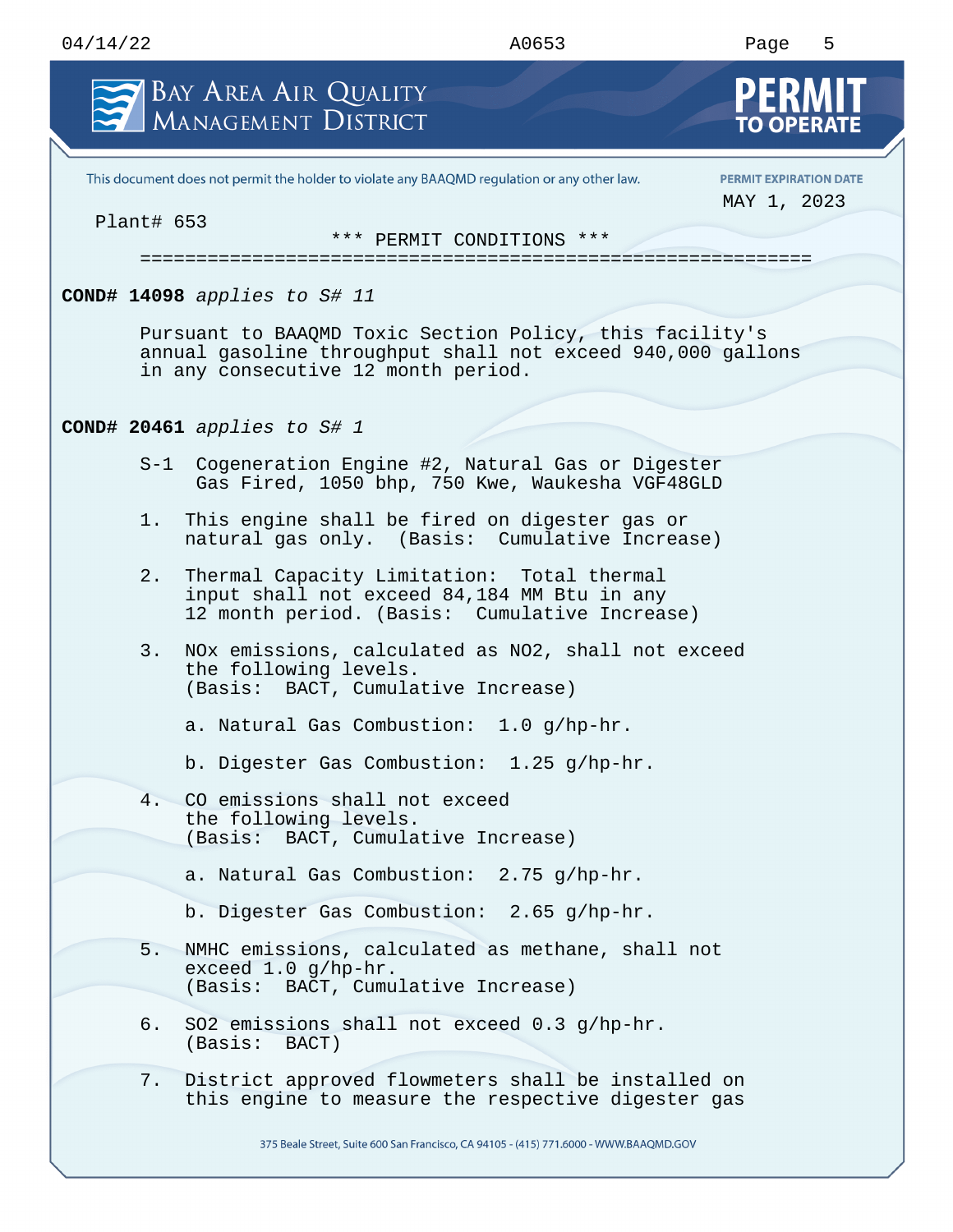## 04/14/22 A0653 Page 6 BAY AREA AIR QUALITY **MANAGEMENT DISTRICT** This document does not permit the holder to violate any BAAQMD regulation or any other law. **PERMIT EXPIRATION DATE** MAY 1, 2023 Plant# 653 \*\*\* PERMIT CONDITIONS \*\*\* ============================================================ gas and natural gas flow. These flowmeters shall be installed prior to any operation and maintained in good working order. (Basis: Cumulative Increase) 8. To demonstrate compliance with the limits specified in parts 3, 4, 5, and 6, the permit holder shall conduct a District-approved performance test within 60 days of startup. (Basis: Regulation 2-6-409.2) 9. Source S-2 Cogeneration engine may be operated simultaneously with engine S-1 for a period of 90 calendar days after initial startup of engine S-1. At the conclusion of the 90 day period, engine S-2 shall be shutdown permanently and the source permanently archived. (Basis: Reg 2-2-410) 10. Central Marin Sanitation Agency shall ensure that an annual performance test is conducted on this engine in accordance with District-approved test procedures to demonstrate ongoing compliance with the NOx, CO, NMHC, and SO2 limits specified in parts 3, 4, 5, and 6. (Basis: Regulation 2-6-409.2) 11. To determine compliance with the above conditions, the Permit Holder shall maintain the following

- records and provide all of the data necessary to evaluate compliance with the above conditions, including the following information (Basis: Regulation 2-6-409.2):
	- a. Monthly records of the quantity of digester gas and natural gas burned at this source.
	- b. Monthly records of the total thermal input in BTU.
	- c. All records shall be retained onsite for five years from the date of entry, and made available for inspection by District staff upon request.
	- d. These recordkeeping requirements do not replace the recordkeeping requirements contained in any applicable District Regulations.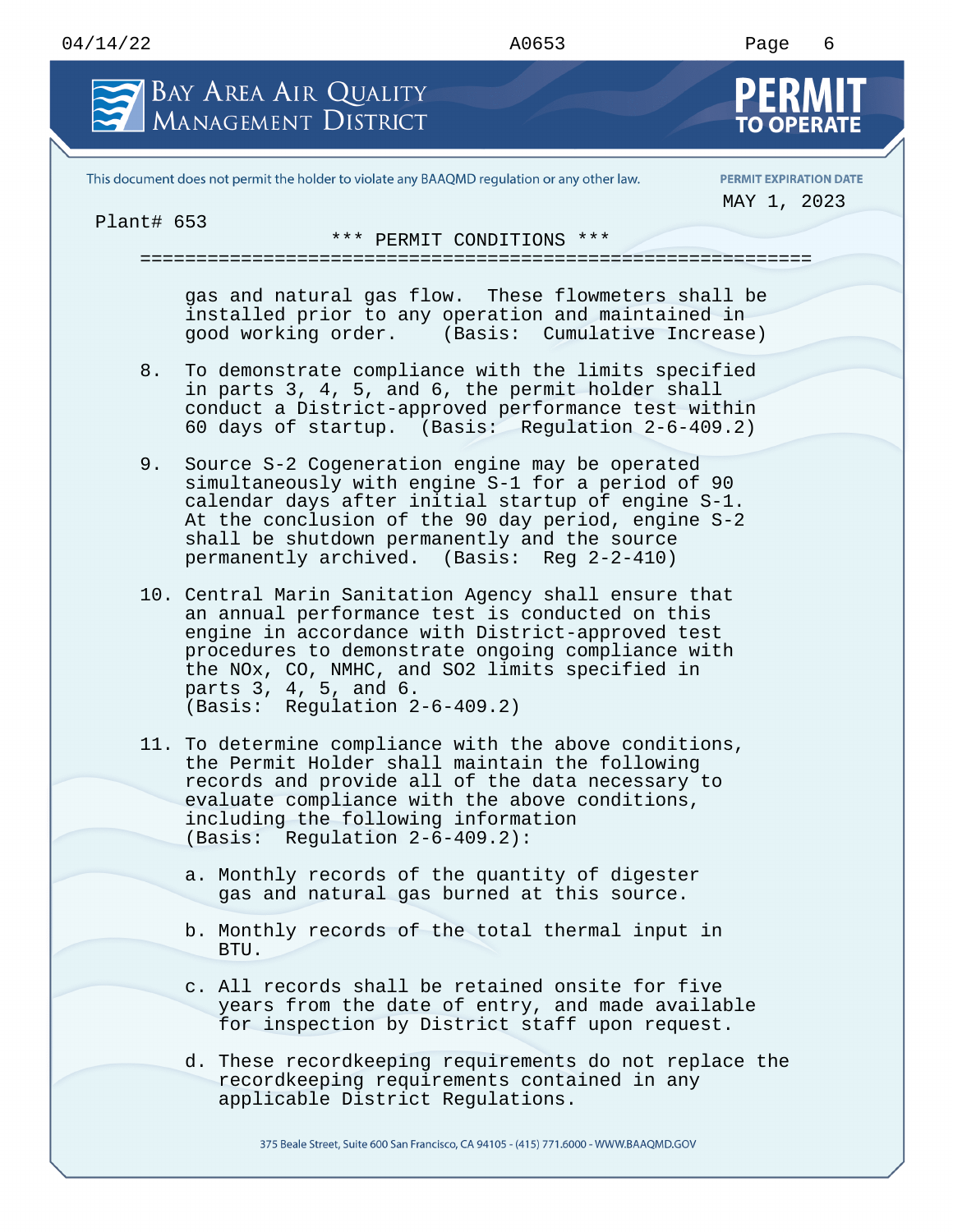

This document does not permit the holder to violate any BAAQMD regulation or any other law.

**PERMIT EXPIRATION DATE** MAY 1, 2023

Plant# 653

\*\*\* PERMIT CONDITIONS \*\*\*

============================================================

(Basis: Cumulative Increase, BAAQMD 9-1-304)

## **COND# 20666** *applies to S# 11*

The owner/operator shall conduct and pass the following tests at the indicated intervals:

- 1. A Static Pressure Performance Test, in accordance with CARB procedure TP-201.3 at least once in each 12 month period.
- 2. Phase I Adaptor Static Torque Test on all rotatable Phase I adaptors in accordance with CARB TP-201.1B at least once in each 36 month period.
- 3. One of the following tests in each 36 month period. The measured leak rate for each component shall be within the limits set in the applicable CARB Executive Order:
	- a. Stations equipped with drop tube overfill prevention devices ("flapper valves"): a Drop Tube Overfill Prevention Device and Spill Container Drain Valve Leak Test in accordance with CARB Test Procedure TP-201.1D and the applicable CARB Executive Order.
	- b. All other stations: a Drop Tube/Drain Valve Assembly Leak Test in accordance with CARB Test Procedure

TP-201.1C and the applicable CARB Executive Order. The owner/operator shall Notify Source Test by email (gdfnotice@baaqmd.gov) or Fax (510-758-3087), at least 48 hours prior to any required testing. Submit test results in a District approved format within thirty (30) days of testing. For start up tests results, cover sheet shall include the plant number (Facility ID) and application number of the Authority to Construct permit. For annual test results, cover sheet shall include the plant number (Facility ID) and identified as 'Annual' in lieu of the application number. Test results shall be emailed (gdfresults@baaqmd.gov) or mailed to the Districts main office.

**COND# 22820** *applies to S# 15*

1. The owner/operator shall not exceed 20 hours per year per engine for reliability-related testing. Basis: Title 17, California Code of Regulations, section 93115, ATCM for Stationary CI Engines]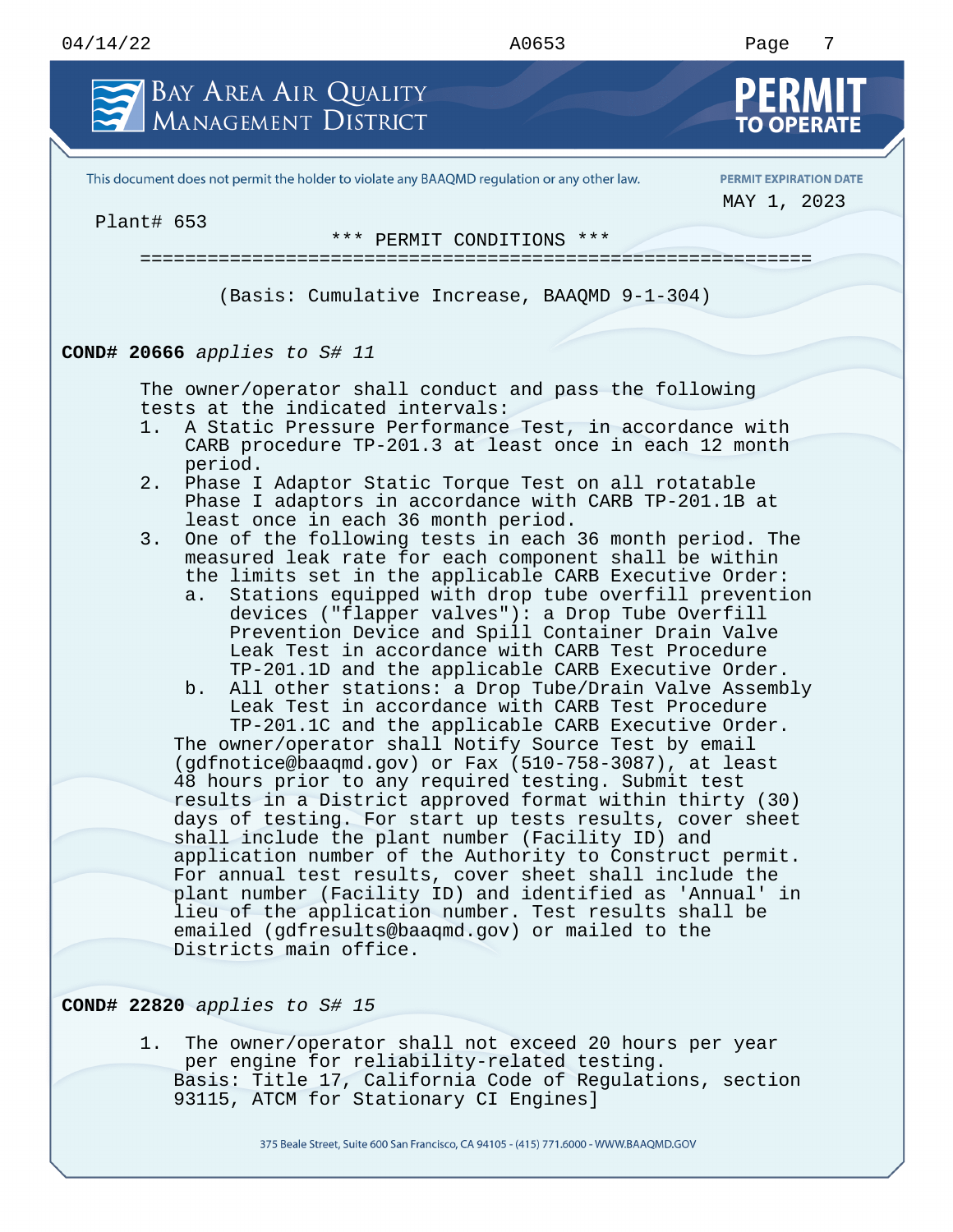## 04/14/22 A0653 Page 8 BAY AREA AIR QUALITY **MANAGEMENT DISTRICT** This document does not permit the holder to violate any BAAQMD regulation or any other law. **PERMIT EXPIRATION DATE** MAY 1, 2023 Plant# 653 \*\*\* PERMIT CONDITIONS \*\*\* ============================================================ 2. The owner/operator shall operate each emergency standby engine only for the following purposes: to mitigate emergency conditions, for emission testing to demonstrate compliance with a District, State or Federal emission limit, or for reliability-related activities (maintenance and other testing, but excluding emission testing). Operating while mitigating emergency conditions or while emission testing to show compliance with District, State or Federal emission limits is not limited. [Basis: Title 17, California Code of Regulations, section 93115, ATCM for Stationary CI Engines] 3. The owner/operator shall operate each emergency standby engine only when a non-resettable totalizing meter (with a minimum display capability of 9,999 hours) that measures the hours of operation for the engine is installed, operated and properly maintained. [Basis: Title 17, California Code ofRegulations, section 93115, ATCM for Stationary CI Engines] 4. Records: The owner/operator shall maintain the following monthly records in a District-approved log for at least 36 months from the date of entry (60 months if the facility has been issued a Title V Major Facility Review Permit or a Synthetic Minor Operating Permit). Log entries shall be retained on-site, either at a central location or at the engine's location, and made immediately available to the District staff upon request.

- a. Hours of operation for reliability-related activities (maintenance and testing).
- b. Hours of operation for emission testing to show compliance with emission limits.
- c. Hours of operation (emergency).
- d. For each emergency, the nature of the emergency condition.
- e. Fuel usage for each engine(s).

[Basis: Title 17, California Code of Regulations, section 93115, ATCM for Stationary CI Engines]

5. At School and Near-School Operation: If the emergency standby engine is located on school grounds or within 500 feet of any school grounds, the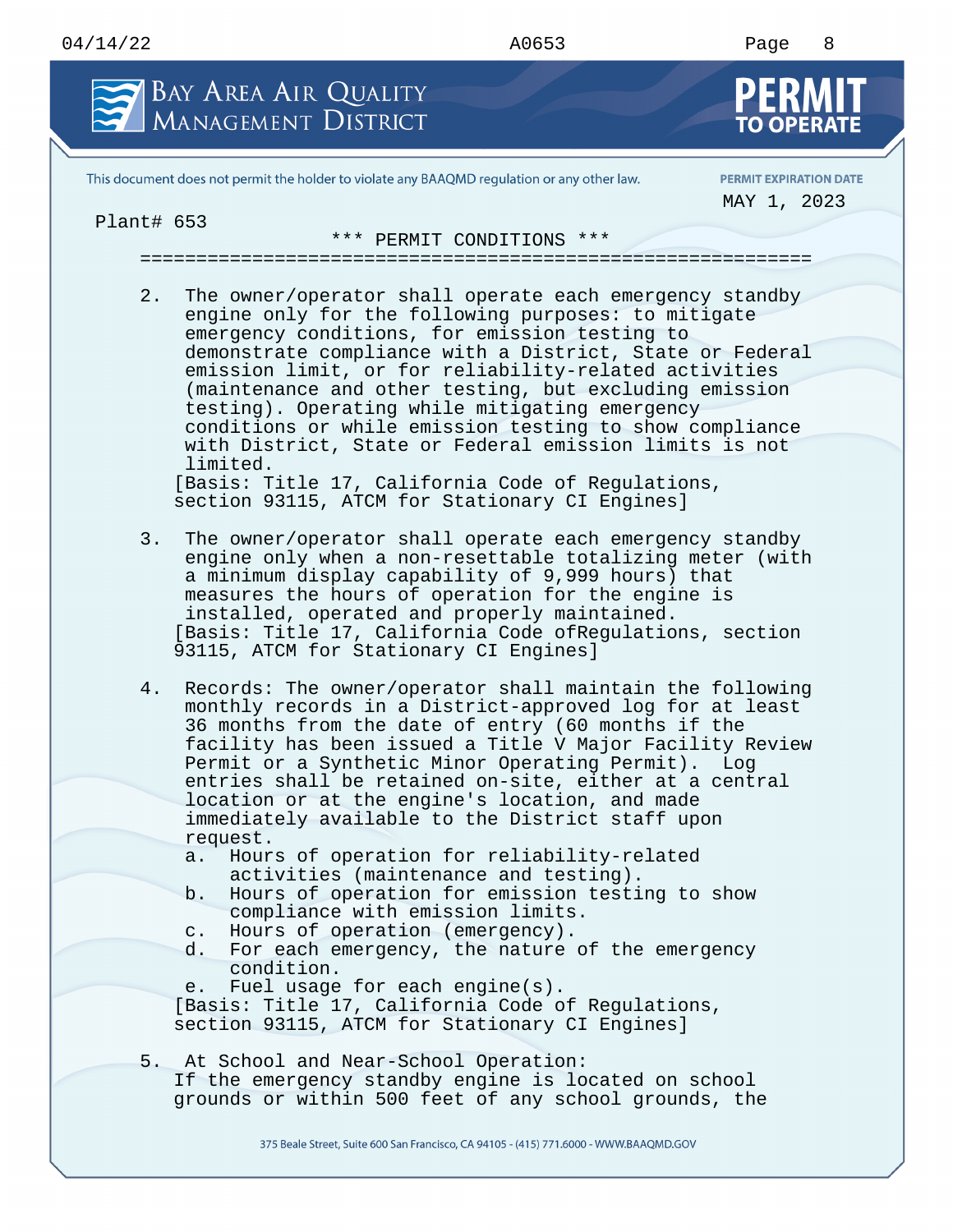## 04/14/22 A0653 Page 9 BAY AREA AIR QUALITY **MANAGEMENT DISTRICT** This document does not permit the holder to violate any BAAQMD regulation or any other law. **PERMIT EXPIRATION DATE** MAY 1, 2023 Plant# 653 \*\*\* PERMIT CONDITIONS \*\*\* ============================================================ following requirements shall apply: The owner/operator shall not operate each stationary emergency standby diesel-fueled engine for non-emergency use, including maintenance and testing, during the following periods: a. Whenever there is a school sponsored activity (ifthe engine is located on school grounds) b. Between 7:30 a.m. and 3:30 p.m. on days when school is in session. "School" or "School Grounds" means any public or private school used for the purposes of the education of more than 12 children in kindergarten or any of grades 1 to 12, inclusive, but does not include any private school in which education is primarily conducted in a private home(s). "School" or "School Grounds" includes any building or structure, playground, athletic field, or other areas of school property but does not include unimproved school property. [Basis: Title 17, California Code of Regulations, section 93115, ATCM for Stationary CI Engines] **COND# 22850** *applies to S#'s 17, 18, 19, 20, 21* 1. The owner/operator shall not exceed 50 hours

- per year per engine for reliability-related testing. [Basis: Title 17, California Code of Regulations, section 93115, ATCM for Stationary CI Engines]
- 2. The owner/operator shall operate each emergency standby engine only for the following purposes: to mitigate emergency conditions, for emission testing to demonstrate compliance with a District, State or Federal emission limit, or for reliability-related activities (maintenance and other testing, but excluding emission testing). Operating while mitigating emergency conditions or while emission testing to show compliance with District, State or Federal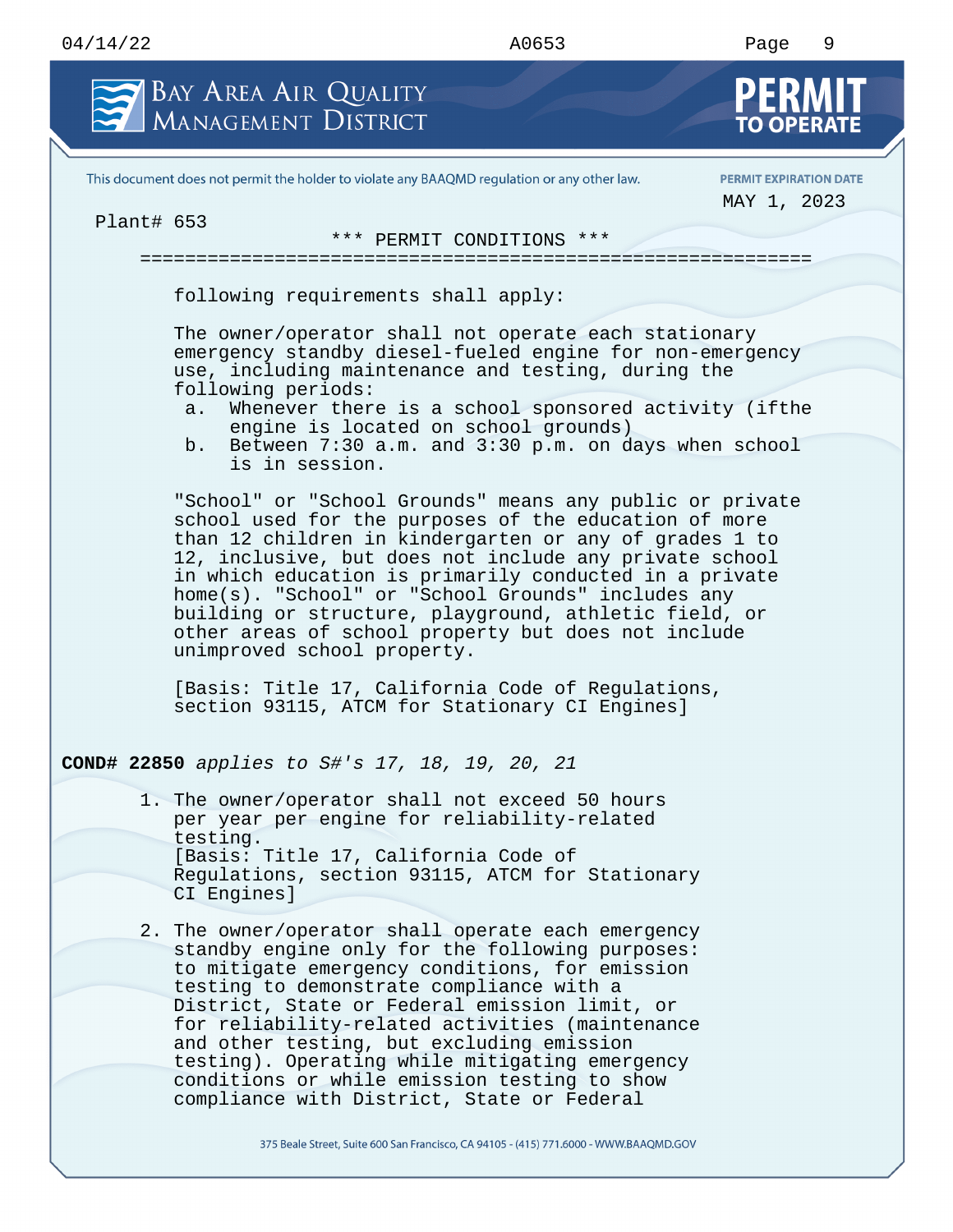

This document does not permit the holder to violate any BAAQMD regulation or any other law.

**PERMIT EXPIRATION DATE** MAY 1, 2023

Plant# 653

\*\*\* PERMIT CONDITIONS \*\*\* ============================================================

emission limits is not limited. [Basis: Title 17, California Code of Regulations, section 93115, ATCM for Stationary CI Engines]

- 3. The owner/operator shall operate each emergency standby engine only when a non-resettable totalizing meter (with a minimum display capability of 9,999 hours) that measures the hours of operation for the engine is installed, operated and properly maintained. [Basis: Title 17, California Code of Regulations, section 93115, ATCM for Stationary CI Engines]
- 4. Records: The owner/operator shall maintain the following monthly records in a Districtapproved log for at least 36 months from the date of entry (60 months if the facility has been issued a Title V Major Facility Review Permit or a Synthetic Minor Operating Permit). Log entries shall be retained on-site, either at a central location or at the engine's location, and made immediately available to the District staff upon request.
	- a. Hours of operation for reliability-related activities (maintenance and testing).
	- b. Hours of operation for emission testing to show compliance with emission limits.
	- c. Hours of operation (emergency).
	- d. For each emergency, the nature of the emergency condition.

e. Fuel usage for each engine(s). [Basis: Title 17, California Code of Regulations, section 93115, ATCM for Stationary CI Engines]

5. At School and Near-School Operation: If the emergency standby engine is located on school grounds or within 500 feet of any school grounds, the following requirements shall apply:

The owner/operator shall not operate each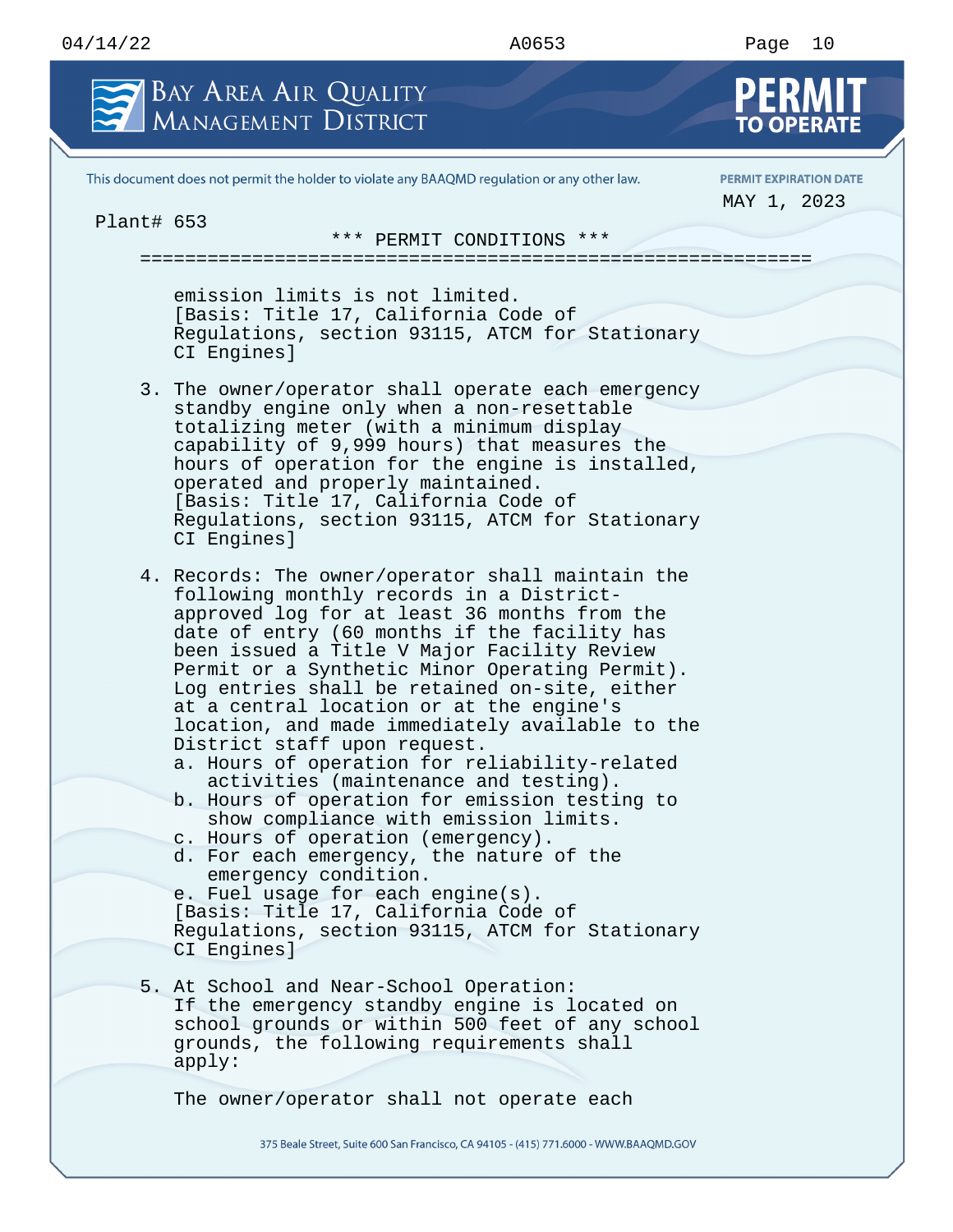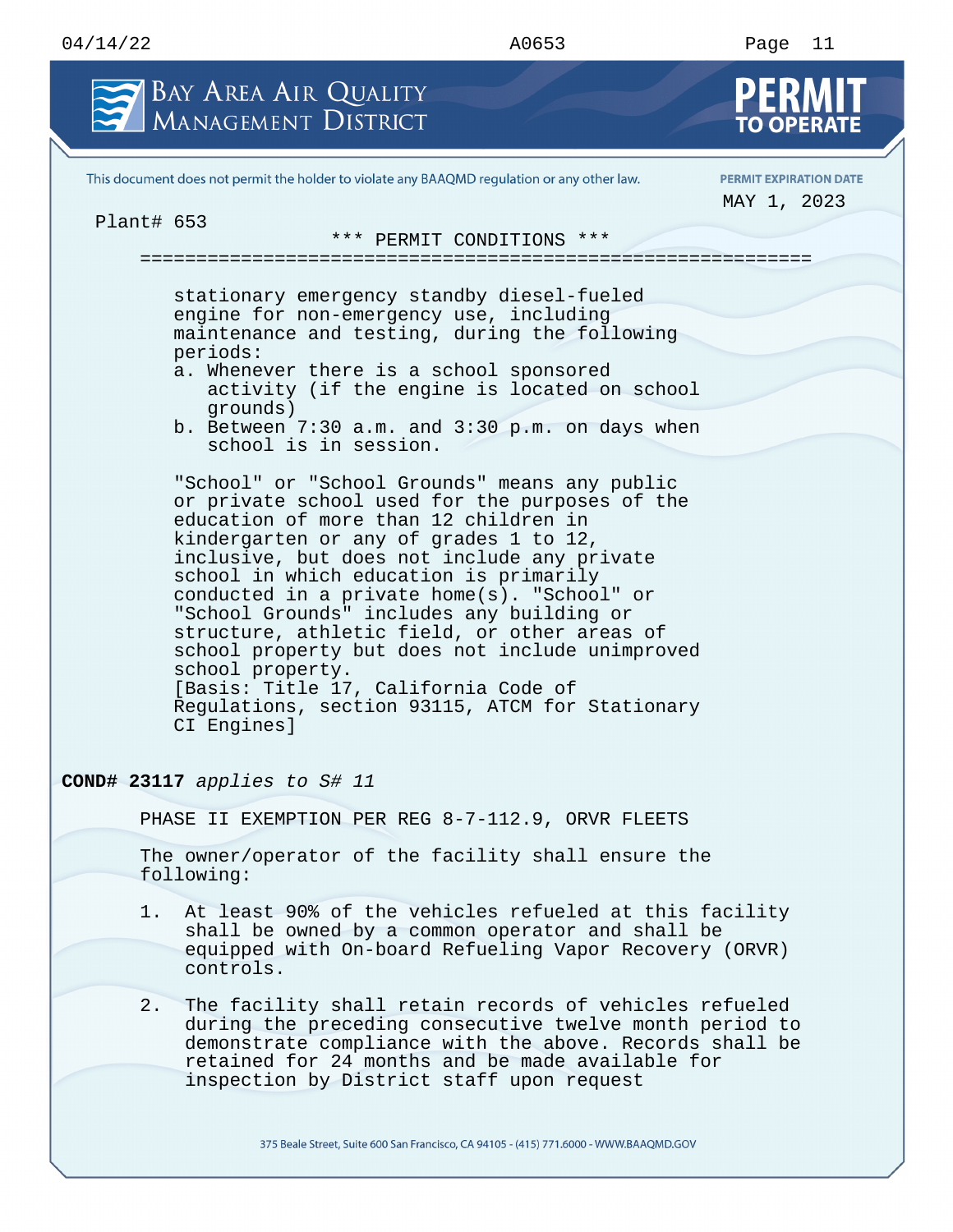| 04/14/22 | A0653 | Page |
|----------|-------|------|
|          | ___   | ΤS   |

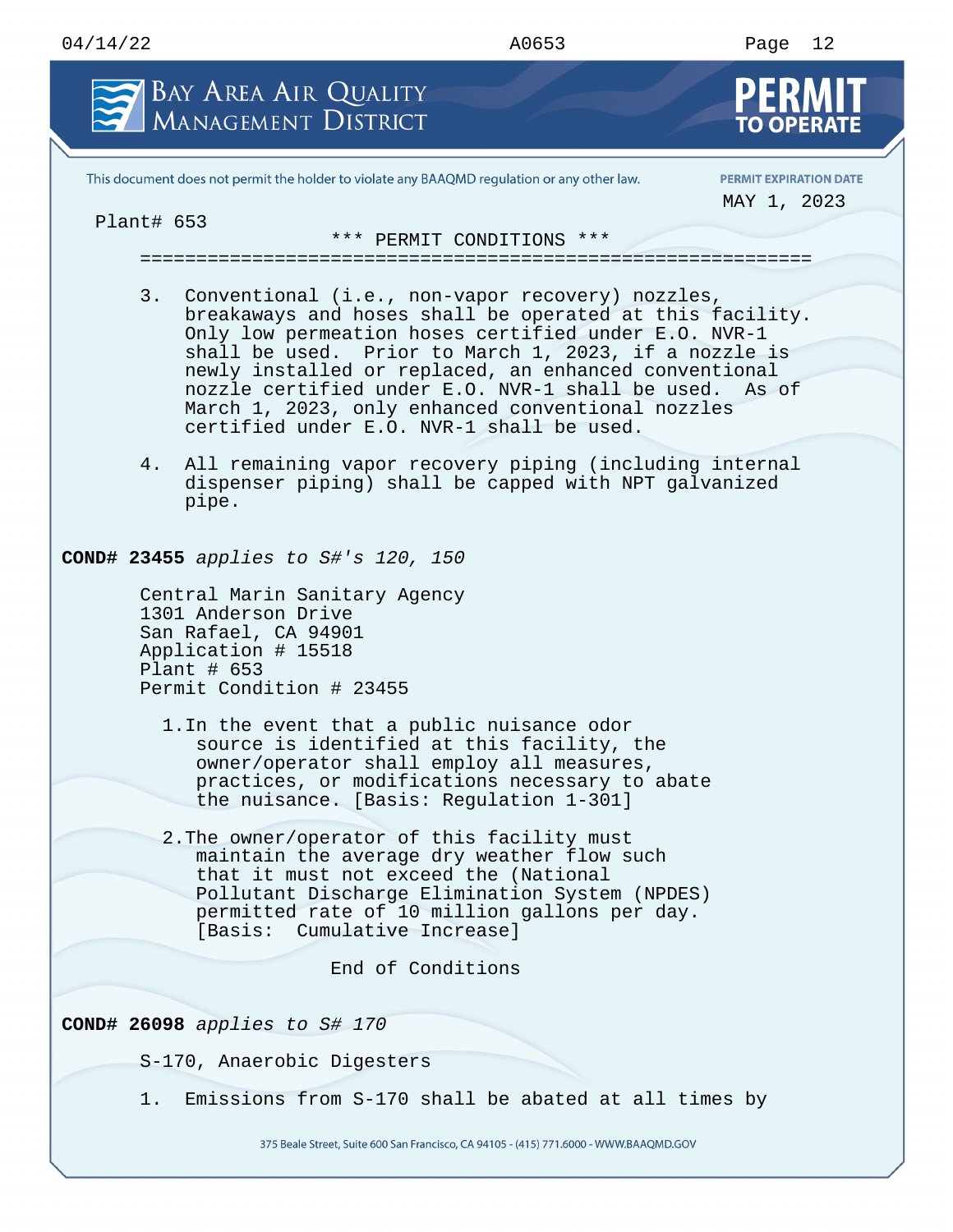Plant# 653

## 04/14/22 A0653 Page 13 BAY AREA AIR QUALITY **MANAGEMENT DISTRICT** This document does not permit the holder to violate any BAAQMD regulation or any other law. **PERMIT EXPIRATION DATE** MAY 1, 2023 \*\*\* PERMIT CONDITIONS \*\*\* ============================================================

combustion at any or all of the following sources: S-1, S-3 and S-4, except as specified in Part 2. (Basis: Regulations 1-301, 8-2-301)

2. Emissions from S-170 shall be abated by S-5 and S-6 only when required as a result of gas production exceeding available combustion capacity, equipment testing, or emergency conditions. Fugitive or short-term unavoidable and incidental emissions of digester gas related to inherent digester design limitations, safety considerations or operational testing shall not be considered a violation of this part.

Inherent design limitations or standard operation and maintenance activities where incidental emissions of a digester gas could be expected to include (but are not limited to) the following:

- a. Preventative maintenance on pressure relief valves to ensure proper operations.
- b. Manual draining of condensate from digester gas piping to ensure proper digester operation.
- c. Collecting digester sludge samples through relief holes on digester covers.
- d. Digester gas diffusion through the Dystor membrane.

If detected and known, the occurrence, duration and cause of all emissions of digester gas other than those due to inherent digester design limitations or standard operation and maintenance shall be recorded. The Permit Holder shall perform and record the results of a monthly visual inspection of each digester tank.

Notwithstanding the above, the Permit Holder shall not cause or allow any of the above fugitive or incidental emissions to create a violation of any District Regulation. Fugitive emissions for a duration of less than 15 minutes in any consecutive 60 minute period shall not be considered a violation. (Basis: Cumulative Increase and Regulations 1- 301, 2-5-302, 9-2)

3. The facility must monitor the pressure within S-170 at all times to ensure compliance with Part 2. (Regulation  $9 - 2)$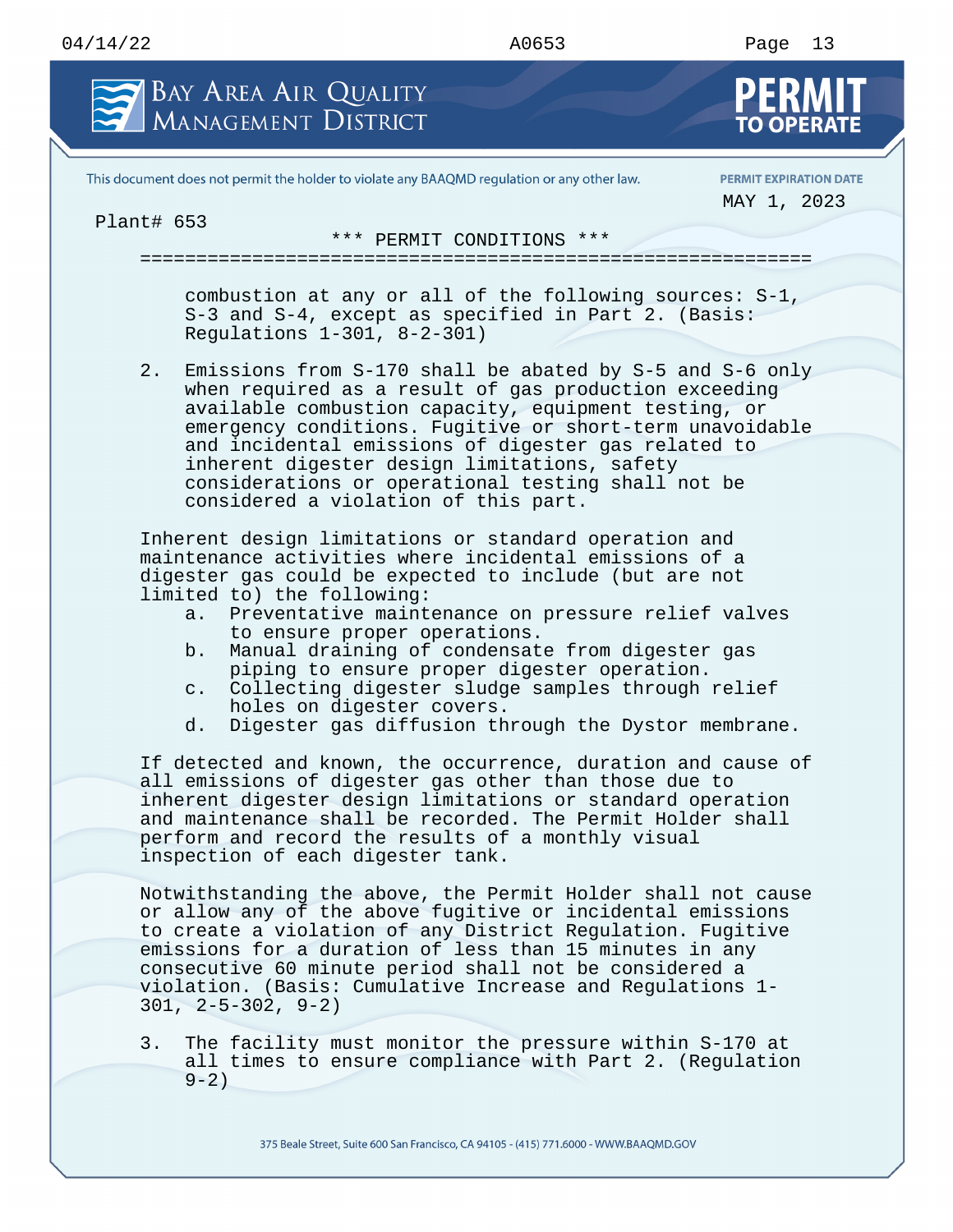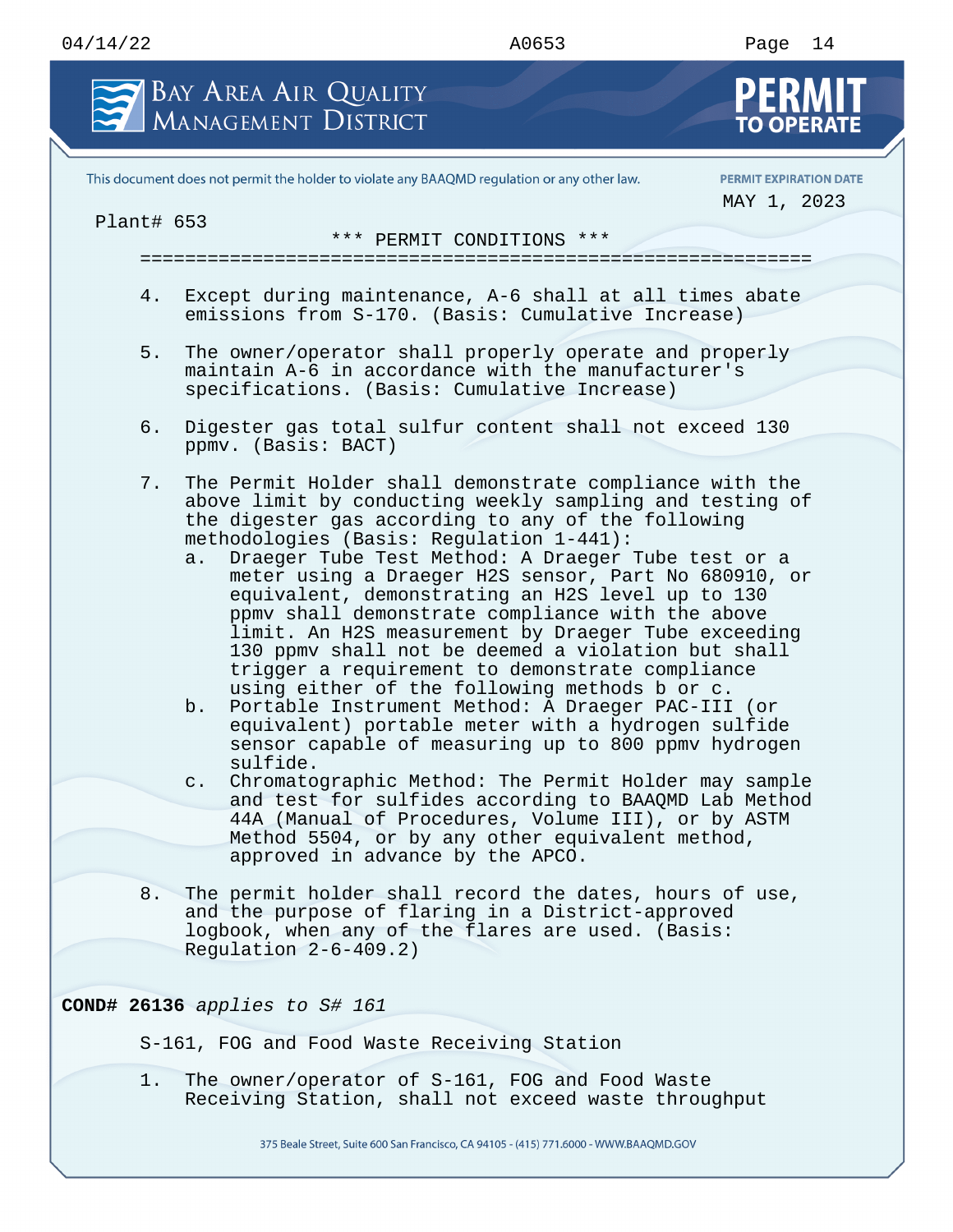

This document does not permit the holder to violate any BAAQMD regulation or any other law.

**PERMIT EXPIRATION DATE** MAY 1, 2023

Plant# 653

\*\*\* PERMIT CONDITIONS \*\*\*

============================================================

limits of 70,000 gallons during any day. (Basis: Cumulative Increase)

- 2. The owner/operator shall ensure S-161 is abated at all times of operation by A-7, Carbon Adsorption Odor Control System. (Basis: Cumulative Increase)
- 3. The owner/operator shall ensure that the precursor organic compound (POC) emissions of S-161 and A-7 do not exceed 2.02 lbs/calendar day and 20.3 ppm total carbon on a daily basis. The exhaust gas flow shall not exceed 600 scfm. A single exceedance of the POC limit of this Part, up to 9.99 lbs/calendar day, shall not be a violation provided that the facility submits a permit application, within 7-days of the exceedance, to increase the POC emissions limit for S-161. (Basis: Offsets)
- 4. The owner/operate shall ensure the concentration of hydrogen sulfide (H2S) emissions at the outlet of A-7 does not exceed 2 ppm. (Basis: Regulation 9-2)
- 5. The permit to operate for S-161, Pre-digestion Blend Tanks, is contingent upon compliance with Regulation 1- 301, Standard for Public Nuisance, and Regulation 7, Odorous Substances. Upon receiving 10 or more complaints regarding odor in a 90 day period, the owner/operator shall take corrective action. (Basis: Regulation 2-1- 403)
- 6. To demonstrate compliance with part 3 of this condition the owner/operator of S-161 shall take quarterly readings of POC at the outlet air stream of A-7, Carbon Adsorption Odor Control System. The owner/operator shall use a PID or a sample analyzed using EPA Test Method TO-15 to determine POC concentrations or an equivalent monitoring method approved by the Air Pollution Control Officer. (Basis: Regulation 8, Rule 2)
- 7. The owner/operator shall demonstrate compliance with the H2S limit in part 4 by conducting weekly sampling and testing of the exhaust stack according to any of the following methodologies:
	- a. Draeger Tube Test Method: A Draeger Tube test or a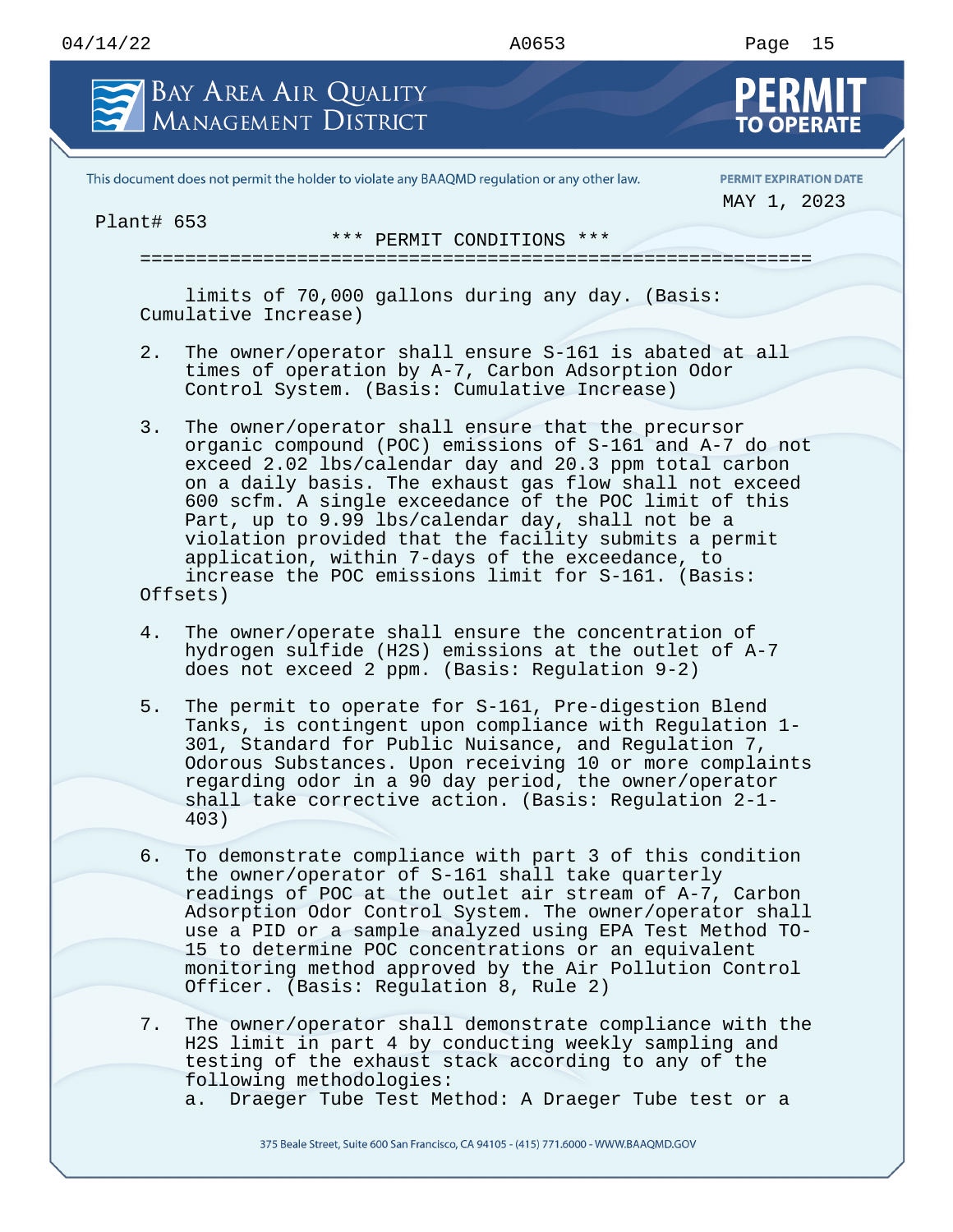

This document does not permit the holder to violate any BAAQMD regulation or any other law.

**PERMIT EXPIRATION DATE** MAY 1, 2023

Plant# 653

\*\*\* PERMIT CONDITIONS \*\*\*

============================================================

meter using a Draeger H2S sensor, Part No 680910, or equivalent, demonstrating an H2S level up to 200 ppmv shall demonstrate compliance with the above limit.

- b. Portable Instrument Method: A Draeger PAC-III or Jerome 631-X (or equivalent) portable meter with a hydrogen sulfide sensor.
- c. Chromatographic Method: The owner/operator may sample and test for sulfides according to BAAQMD Lab Method 44A (Manual of Procedures, Volume III), or by ASTM Method 5504, or by any other equivalent method, approved in advance by the APCO.

If the owner/operator can demonstrate 3 months of H2S results lower than 2.0 ppm at the outlet of A-7 the monitoring frequency for the H2S analysis may be reduced to at least once every calendar month. If any subsequent results from monthly monitoring are above the limits in Part 4, the owner/operator shall monitor every week until the owner/operator can demonstrate 3 continuous months of compliance with Part 4, at which time the monitoring frequency for H2S analysis may return to at least once every calendar month. (Basis: Regulation 1-441)

- 8. To determine compliance with the above conditions, the owner/operator shall maintain the following records and provide all of the data necessary to evaluate compliance with the above conditions, including but not limited to daily records of the following information:
	- a. Quarterly POC concentration readings;
	- b. Weekly H2S concentration readings;
	- c. All source test results.

(Basis: Regulation 1-441 and Cumulative Increase)

9. The owner/operator shall keep all monitoring, source test, and maintenance records as required by this condition, on site for at least five years from the date of data entry and the records shall be made available to District staff for inspection. These recordkeeping requirements shall not replace the recordkeeping requirements contained in any applicable District Regulations. (Basis: Cumulative Increase and Regulation  $2-6-501$ )

˜˜˜˜˜˜˜˜˜˜˜˜˜˜˜˜˜˜˜˜˜˜˜˜˜˜ END OF CONDITIONS ˜˜˜˜˜˜˜˜˜˜˜˜˜˜˜˜˜˜˜˜˜˜˜˜˜˜